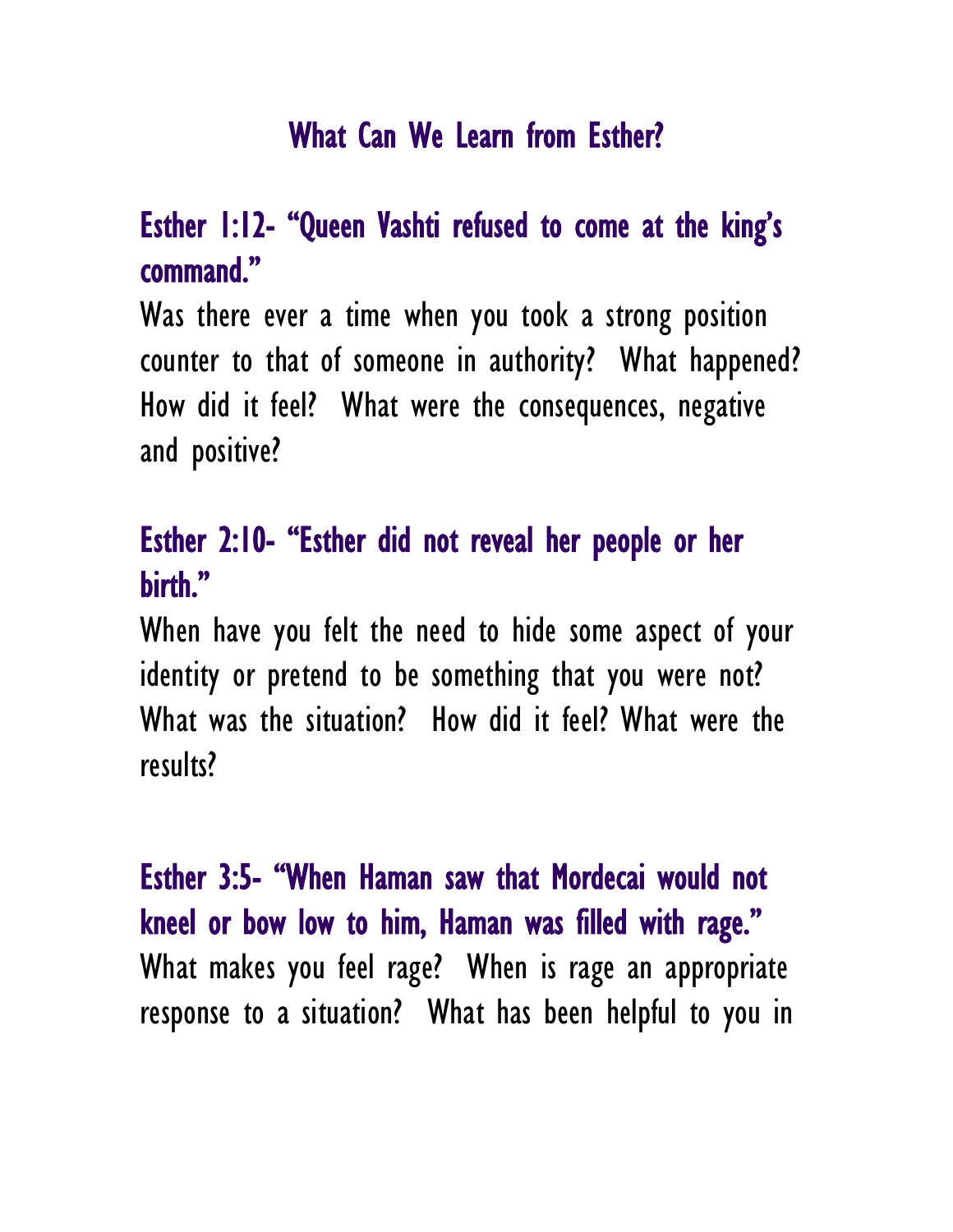moving beyond that sense of rage? What are healthy ways to express rage?

Esther 3:8- "There is a certain people, scattered and dispersed among the other peoples in all the provinces of your realm, whose laws are different from those of any other people and who do not obey the king's laws; and it is not in the King's interest to tolerate them." Do you find yourself struggling with stereotyping groups of people? Have you ever been stereotyped by others? How can we overcome this tendency to divide people into  $\mathbf{u}s$ and *them*? Why do you think people stereotype? Esther 4:16- "Then I shall go to the king, though it is contrary to the law, and if I am to perish, I shall perish." When was a time that you had to reach into the deepest depths of your own being to summon up your courage to face a personal challenge? What was that experience like for you?

Esther 6:3- What honor or treasure have we bestowed on Mordecai on account of this?